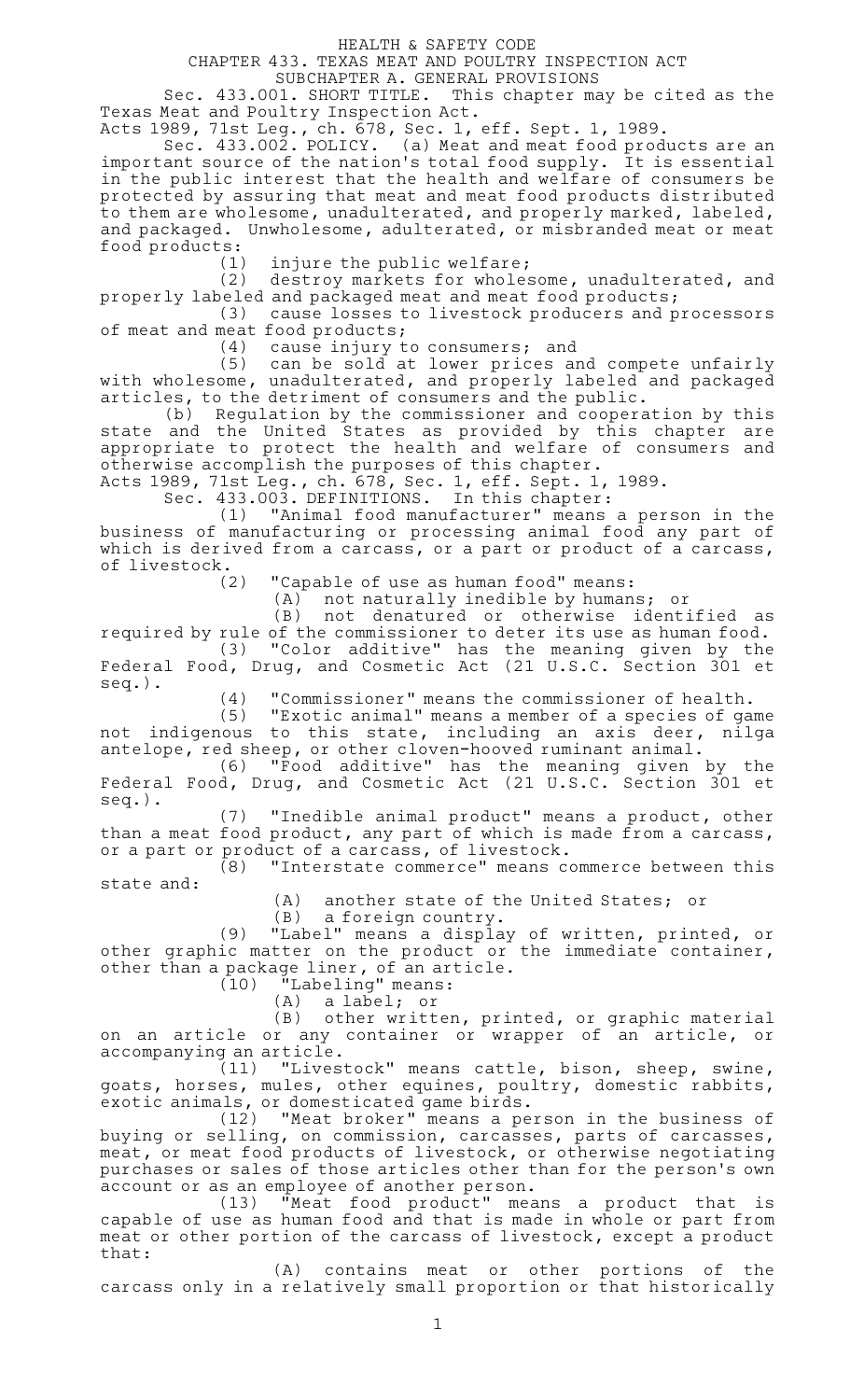has not been considered by consumers as a product of the meat food industry; and

 $(B)$  is exempted from the definition of meat food product by the commissioner under conditions that the commissioner prescribes to assure that the meat or other portions of the carcass contained in the product are unadulterated and that the product is not represented as a meat food product.

(14) "Official certificate" means a certificate prescribed by rule of the commissioner for issuance by an inspector or other person performing official functions under this chapter.

(15) "Official marking device" means a device prescribed or authorized by the commissioner for use in applying an official mark.

(16) "Official establishment" means an establishment designated by the commissioner at which inspection of the slaughter of livestock or the preparation of livestock products is maintained under this chapter.

(17) "Official inspection legend" means a symbol prescribed by rule of the commissioner showing that an article was inspected and passed as provided by this chapter.

(18) "Official mark" means the official inspection legend or other symbol prescribed by rule of the commissioner to identify the status of an article or animal under this chapter.

 $(19)$  "Pesticide chemical" has the meaning given by the Federal Food, Drug, and Cosmetic Act (21 U.S.C. Section 301 et seq.).

(20) "Poultry" means a live or dead domesticated bird.

(21) "Poultry product" means a poultry carcass, part of a poultry carcass, or a product any part of which is made from a poultry carcass or part of a poultry carcass, except a product that:

(A) contains poultry ingredients only in a relatively small proportion or that historically has not been considered by consumers as a product of the poultry food industry; and

(B) is exempted from the definition of poultry product by the commissioner under conditions that the commissioner prescribes to assure that the poultry ingredients in the product are unadulterated and that the product is not represented as a poultry product.

(22) "Prepared" means slaughtered, canned, salted, rendered, boned, cut up, stuffed, or manufactured or processed in any other manner.

(23) "Processing establishment" means a slaughtering, packing, meat-canning, or rendering establishment or a similar establishment.<br>(24)

"Raw agricultural commodity" has the meaning given by the Federal Food, Drug, and Cosmetic Act (21 U.S.C. Section 301 et seq.).

"Renderer" means a person in the business of rendering carcasses, or parts or products of carcasses, of livestock, other than rendering conducted under inspection under Subchapter B.

Acts 1989, 71st Leg., ch. 678, Sec. 1, eff. Sept. 1, 1989. Amended by Acts 2003, 78th Leg., ch. 41, Sec. 2, eff. May 15, 2003.

Sec. 433.004. ADULTERATION. A carcass, part of a carcass, meat, or a meat food product is adulterated if:

(1) it bears or contains a poisonous or deleterious substance that may render it injurious to health unless:

 $(A)$  the substance is not an added substance; and (B) the quantity of the substance in or on the

article does not ordinarily render it injurious to health;

(2) it bears or contains, because of administration of a substance to a live animal or otherwise, an added poisonous or deleterious substance that the commissioner believes makes the article unfit for human food, other than a:

(A) pesticide chemical in or on a raw agricultural commodity;

(B) food additive; or

(C) color additive;

(3) any part of it is a raw agricultural commodity that bears or contains a pesticide chemical that is unsafe under Section 408, Federal Food, Drug, and Cosmetic Act (21 U.S.C. Section 346a);

 $(4)$  it bears or contains a food additive that is unsafe under Section 409, Federal Food, Drug, and Cosmetic Act (21 U.S.C. Section 348) or a color additive that is unsafe for purposes of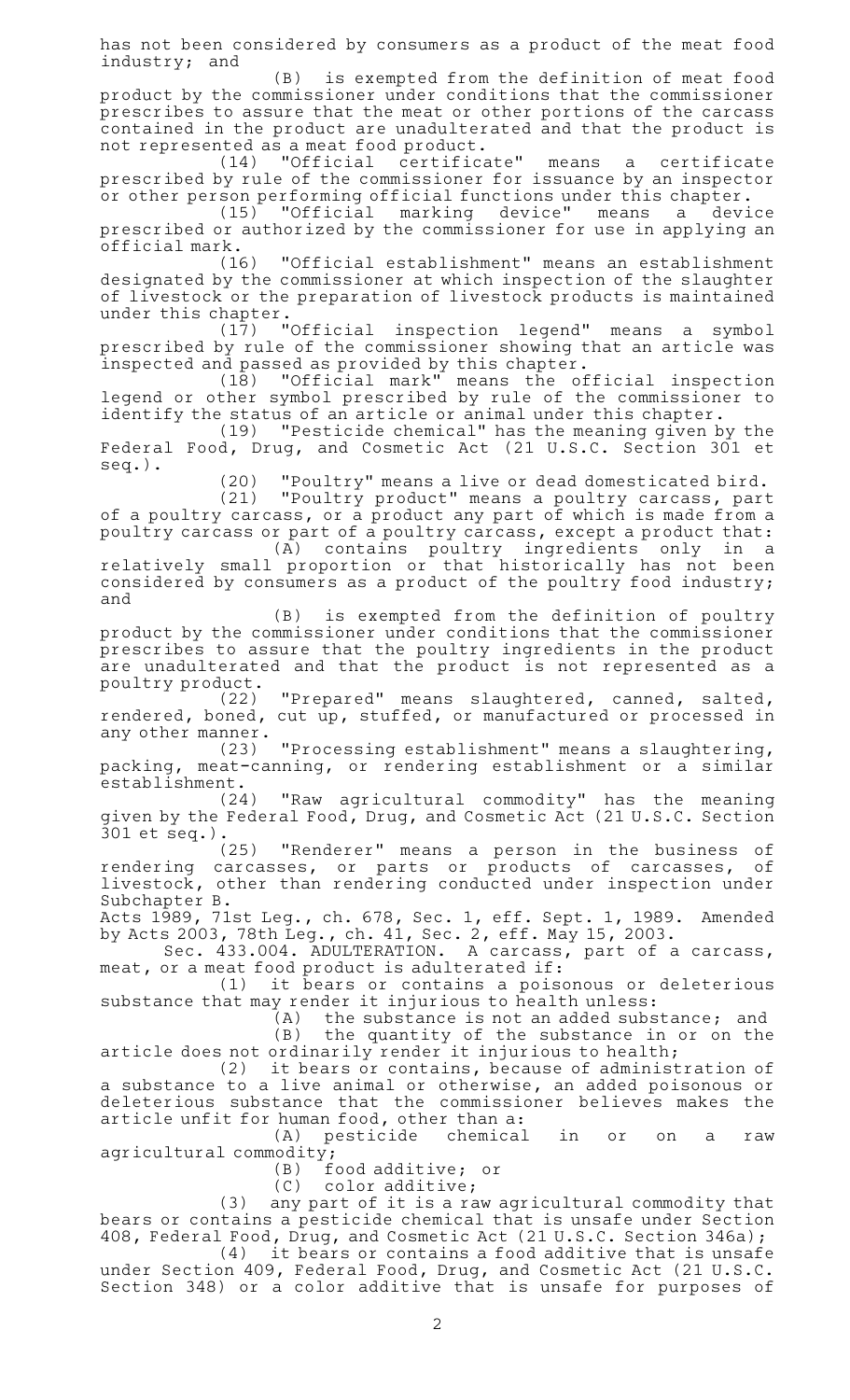Section 706 of that Act (21 U.S.C. Section 376);

(5) it is not adulterated under Subdivision (3) or (4), but use of the pesticide chemical, food additive, or color additive that the article bears or contains is prohibited by rule of the commissioner in establishments at which inspection is maintained under Subchapter B;

(6) any part of it consists of a filthy, putrid, or decomposed substance or is for another reason unsound, unhealthy, unwholesome, or otherwise unfit for human food;

(7) it is prepared, packed, or held under unsanitary conditions that may have caused it to become contaminated with filth or rendered injurious to health;

 $(8)$  any part of it is the product of an animal, including an exotic animal, that has died in a manner other than slaughter;

(9) any part of its container is composed of a poisonous or deleterious substance that may render the contents injurious to health;

(10) it is intentionally subjected to radiation, unless the use of the radiation is in conformity with a regulation or exemption under Section 409, Federal Food, Drug, and Cosmetic Act (21 U.S.C. Section 348);

(11) any part of a valuable constituent is omitted or abstracted from it, or a substance is substituted for all or part of it;

(12) damage or inferiority is concealed;

 $(13)$  a substance has been added to or mixed or packed with it in a manner that:

 $(A)$  increases its bulk or weight;

(B) reduces its quality or strength; or

 $(C)$  makes it appear better or of greater value than it is; or

 $(14)$  it is margarine containing animal fat and any part of the raw material used in it consists of a filthy, putrid, or decomposed substance.

Acts 1989, 71st Leg., ch. 678, Sec. 1, eff. Sept. 1, 1989.

Sec. 433.005. MISBRANDING. (a) A livestock or poultry product is misbranded if:<br>(1) any part

 $(1)$  any part of its labeling is false or misleading;

 $(2)$  it is offered for sale under the name of another food;

(3) it is an imitation of another food, unless its label bears, in prominent type of uniform size, the word

"imitation" immediately followed by the name of the food imitated;<br>(4) its container is made, formed, or filled so as t its container is made, formed, or filled so as to

be misleading;<br>(5) except as provided by Subsection  $(b)$ , it does not bear a label showing:

 $(A)$  the manufacturer's, packer's, or distributor 's name and place of business; and

 $(B)$  an accurate statement of the quantity of the product by weight, measure, or numerical count;

 $(6)$  a word, statement, or other information required by or under the authority of this chapter to appear on the label or labeling is not prominently placed on the label or labeling in sufficient terms and with sufficient conspicuousness, compared with other words, statements, designs, or devices in the label or labeling, to make it likely to be read and understood by the ordinary individual under customary conditions of purchase and use;

(7) it purports to be or is represented as a food for which a definition and standard of identity or composition has been prescribed by rule of the commissioner under Section 433.043 unless:

 $(A)$  it conforms to the definition and standard;

or

 $(B)$  its label bears:

(i) the name of the food specified in the definition and standard; and

(ii) to the extent required by rule of the commissioner, the common names of optional ingredients present in the food, other than spices, flavoring, and coloring;

(8) it purports to be or is represented as a food for which a standard of fill of container has been prescribed by rule of the commissioner under Section 433.043 and the food does not meet the standard of fill of container, unless its label bears, in the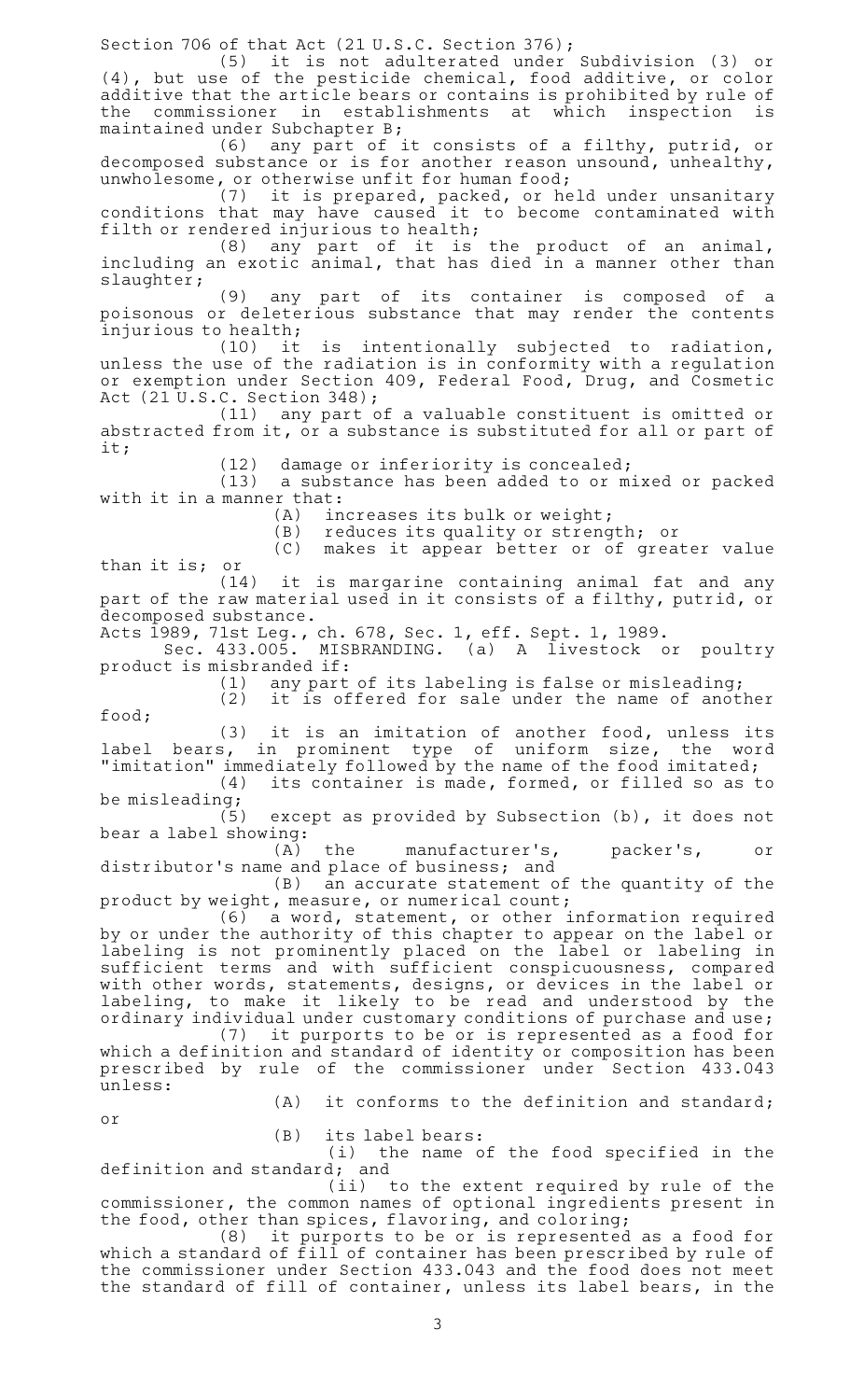manner and form prescribed by rule of the commissioner, a statement that it does not meet the standard;

(9) except as provided by Subsection  $(c)$ , it does not purport to be or is not represented as a food for which a standard of identity or composition has been prescribed by rule of the commissioner unless its label bears:

(A) any common or usual name of the food; and (B) if it is fabricated from two or more

ingredients, the common or usual name of each ingredient; (10) it purports to be or is represented for special dietary uses and its label does not bear the information concerning its vitamin, mineral, and other dietary properties that the commissioner, after consultation with the United States Secretary of Agriculture, has determined and prescribed by rule to be necessary to fully inform purchasers of its value for those uses;

 $(11)$  it bears or contains artificial flavoring, artificial coloring, or a chemical preservative unless it bears labeling stating that fact, except as otherwise prescribed by rule of the commissioner for situations in which compliance with this subdivision is impracticable; or

(12) it does not bear on itself or its container, as prescribed by rule of the commissioner:

(A) the inspection legend and establishment number of the establishment in which the product was prepared; and

(B) notwithstanding any other provision of this section, other information the commissioner by rule requires to assure that the product will not have false or misleading labeling and that the public will be informed of the manner of handling required to keep the product in wholesome condition.<br>(b) The commissioner may adopt rules:

The commissioner may adopt rules:

 $(1)$  exempting from Subsection  $(a)(5)$  livestock products not in containers; and

(2) providing reasonable variations from Subsection (a)(5)(B) and exempting from that subsection small packages of livestock products or poultry products.

 $(c)$  For products subject to Subsection  $(a)(9)$ , the commissioner may authorize the designation of spices, flavorings, and colorings without naming them. The commissioner may adopt rules establishing exemptions from Subsection (a)(9)(B) to the extent that compliance with that subsection is impracticable or would result in deception or unfair competition.

Acts 1989, 71st Leg., ch. 678, Sec. 1, eff. Sept. 1, 1989.

Sec. 433.006. PERSONAL USE EXEMPTION. (a) The provisions of this chapter requiring inspection of the slaughter of livestock and the preparation of carcasses, parts of carcasses, meat, and meat food products at establishments conducting those operations do not apply to the slaughtering of livestock or the preparation and transportation in intrastate commerce of those articles if:

(1) the articles are exclusively for personal use by the owner of the livestock, a member of the owner 's family, or a nonpaying guest of the owner;

(2) the slaughter or preparation is conducted at the owner 's premises or at a processing establishment; and

(3) the transportation is limited to moving the carcasses, parts of carcasses, meat, and meat food products to and from the owner 's premises and a processing establishment.

(b) The adulteration and misbranding provisions of this chapter, other than the requirement of an inspection legend, apply to articles prepared by a processing establishment under Subsection (a).

(c) This section does not grant a personal use exemption to an owner who intends to give carcasses, parts of carcasses, meat, or meat food products to any person other than a person listed in Subsection (a)(1).

Acts 1989, 71st Leg., ch. 678, Sec. 1, eff. Sept. 1, 1989. Amended by Acts 1997, 75th Leg., ch. 539, Sec. 1, eff. Sept. 1, 1997.

Sec. 433.007. CONSTRUCTION WITH OTHER LAW. (a) This chapter prevails over any other law, including Chapter 431 (Texas Food, Drug, and Cosmetic Act), to the extent of any conflict.

(b) This chapter applies to a person, establishment, animal, or article regulated under the Federal Meat Inspection Act (21 U.S.C. Section 601 et seq.) or the Federal Poultry Products Inspection Act (21 U.S.C. Section 451 et seq.).

Acts 1989, 71st Leg., ch. 678, Sec. 1, eff. Sept. 1, 1989. Amended by Acts 1997, 75th Leg., ch. 539, Sec. 2, eff. Sept. 1, 1997.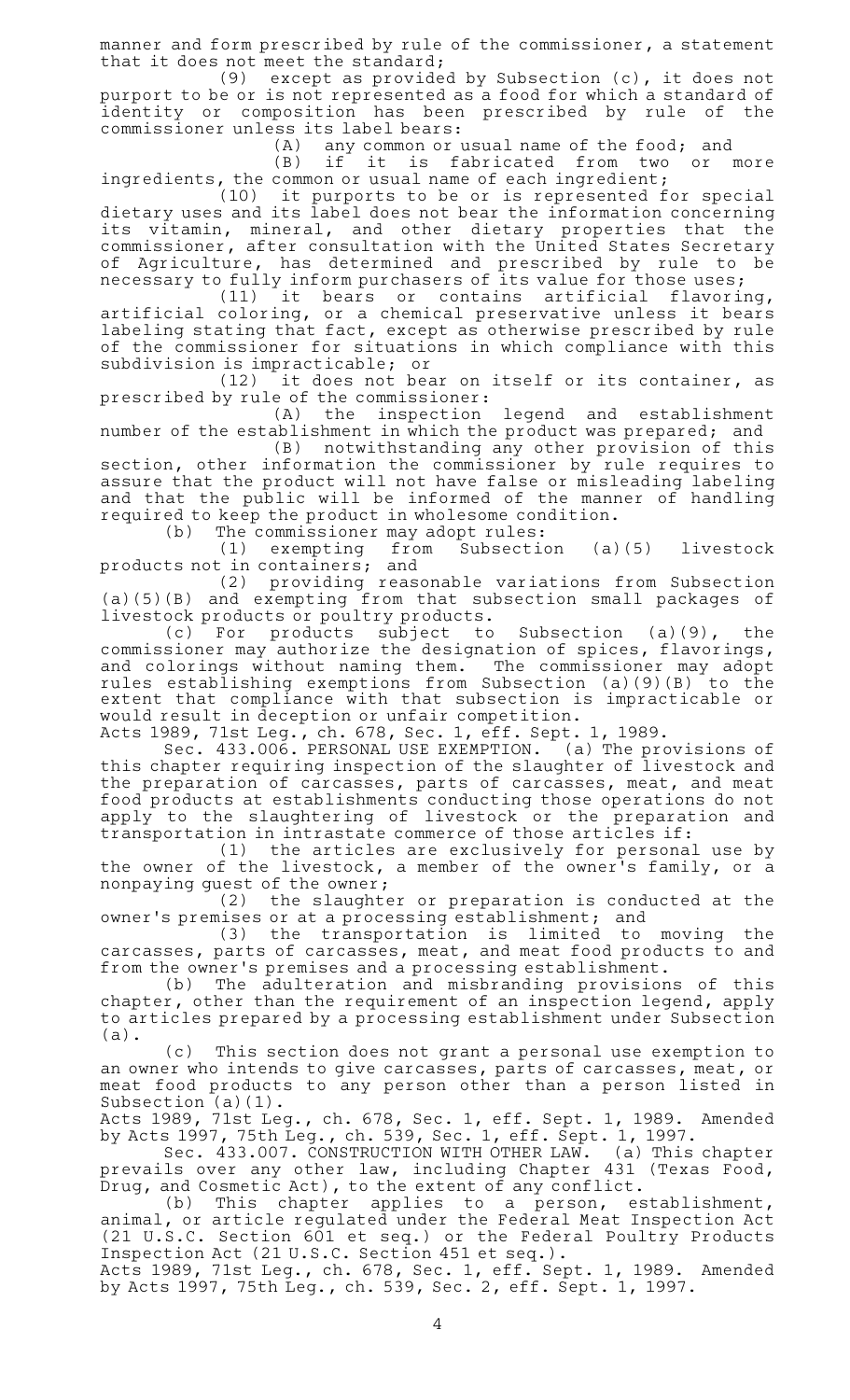Sec. 433.008. RULES. (a) The commissioner shall adopt rules necessary for the efficient execution of this chapter.

(b) The commissioner shall adopt and use federal rules, regulations, and procedures for meat and poultry inspection, as applicable.

(c) The department may adopt rules requiring a processing establishment that processes livestock under Section 433.006(a)(2) to obtain a grant of custom exemption for that activity.

Acts 1989, 71st Leg., ch. 678, Sec. 1, eff. Sept. 1, 1989. Amended by Acts 1997, 75th Leg., ch. 539, Sec. 3, eff. Sept. 1, 1997.

Sec. 433.009. FEES. The Texas Department of Health may collect fees for overtime and special services rendered to establishments, and may collect a fee for services required to be performed under this chapter relating to the inspection of animals, birds, or products that are not regulated under the Federal Meat Inspection Act (21 U.S.C. Section 601 et seq.) or the Federal Poultry Products Inspection Act (21 U.S.C. Section 451 et seq.). The Texas Board of Health by rule shall set the inspection fee in an amount sufficient to recover the department 's costs of providing those services.

Acts 1989, 71st Leg., ch. 678, Sec. 1, eff. Sept. 1, 1989.

SUBCHAPTER B. INSPECTION AND OTHER REGULATION

Sec. 433.021. INSPECTION BEFORE SLAUGHTER. (a) To prevent the use in intrastate commerce of adulterated meat and meat food products, the commissioner, through livestock inspectors, shall examine and inspect each livestock animal before it is allowed to enter a processing establishment in this state in which slaughtering and preparation of meat and meat food products of livestock are conducted solely for intrastate commerce.

(b)AAAny livestock animal found on inspection to show symptoms of disease shall be set apart and slaughtered separately from other livestock. The carcass of the animal shall be carefully examined and inspected as provided by rule of the commissioner. Acts 1989, 71st Leg., ch. 678, Sec. 1, eff. Sept. 1, 1989.

Sec. 433.022. INSPECTION OF CARCASSES. (a) To prevent the use in intrastate commerce of adulterated meat and meat food products, the commissioner, through livestock inspectors, shall inspect each livestock carcass or part of a carcass capable of use as human food that is to be prepared at a processing establishment in this state in which those articles are prepared solely for intrastate commerce. If a carcass or part of a carcass is brought into the processing establishment, the inspection shall be made before a carcass or part of a carcass is allowed to enter a department in which it is to be treated and prepared for meat food products. The commissioner shall also inspect products that have left a processing establishment and are returned to a processing establishment in which inspection is maintained.

(b) The inspector shall mark, stamp, tag, or label a carcass or part of a carcass found on inspection to be unadulterated as "inspected and passed," and one found adulterated as "inspected and  $\begin{array}{c} \text{condemned.} \\ \text{(c)} \quad \text{If} \end{array}$ 

(c) If an inspector considers a subsequent inspection necessary, the inspector may reinspect any carcass or part of a carcass and condemn it if it has become adulterated.

(d) The processing establishment, in the presence of an inspector, shall destroy for food purposes each condemned carcass or part of a carcass. If the establishment fails to destroy a condemned carcass or part of a carcass, the commissioner may remove the inspectors from the establishment.

(e) The commissioner may limit the entry of carcasses, parts of carcasses, meat, or meat food products into an establishment in which inspection under this chapter is maintained, under conditions the commissioner prescribes to assure that entry of the article into the establishment is consistent with the purposes of this chapter.

Acts 1989, 71st Leg., ch. 678, Sec. 1, eff. Sept. 1, 1989.

Sec. 433.023. INVESTIGATION OF DISEASE FINDINGS; QUARANTINE. (a) The commissioner may investigate a disease finding by a livestock inspector if the commissioner determines that the investigation is in the best interest of public health.

(b) If a disease adverse to the public health is found under this chapter, the commissioner may quarantine the premises where an animal is located that is afflicted with any stage of a disease that may be transmitted to man or other animals. A quarantined animal may be removed from a quarantined area only on permission from and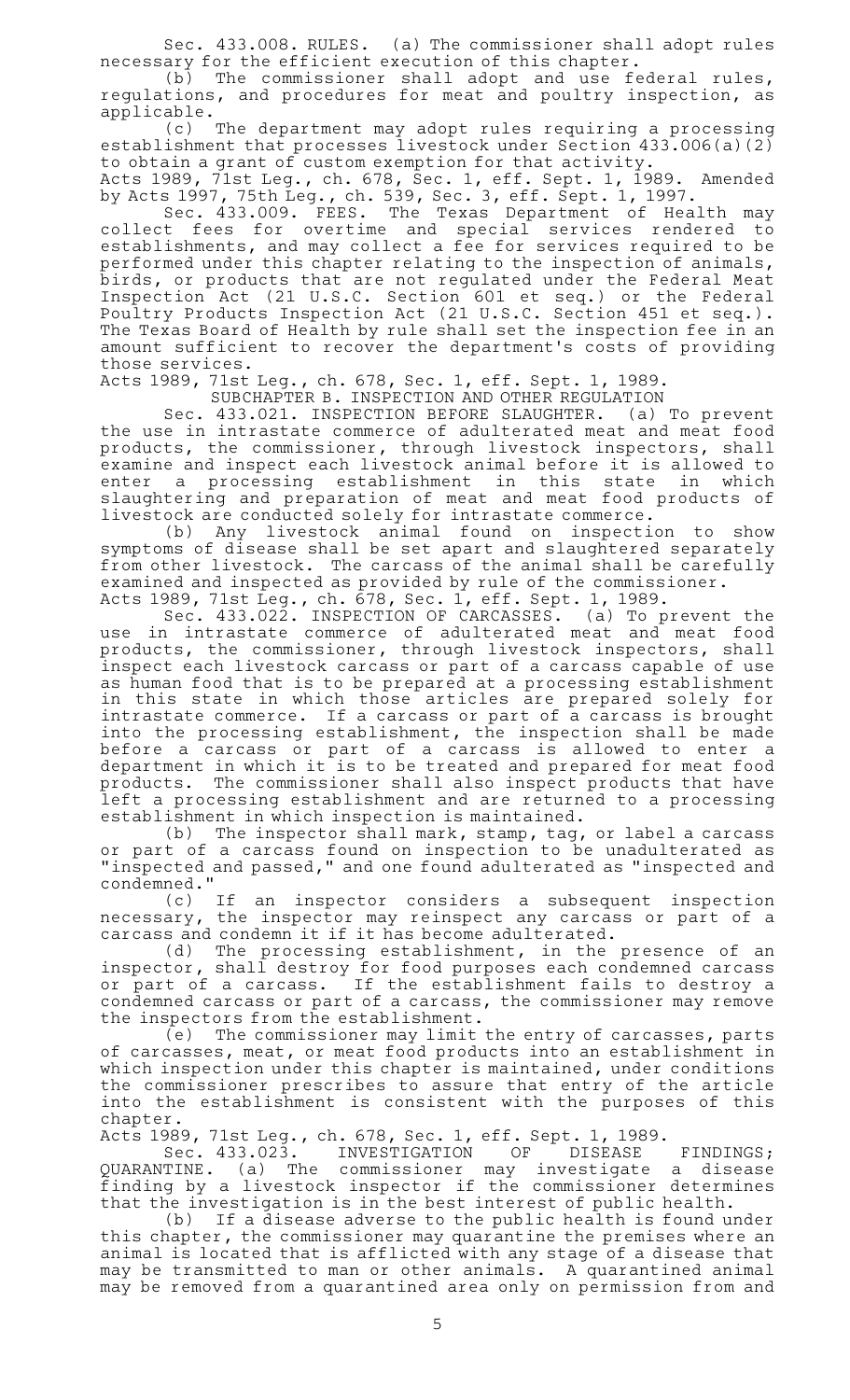under supervision by the commissioner.

Acts 1989, 71st Leg., ch. 678, Sec. 1, eff. Sept. 1, 1989.

Sec. 433.024. INSPECTION OF PROCESSING AND SLAUGHTERING ESTABLISHMENTS. (a) The commissioner, through sanitation experts and other competent inspectors, shall inspect each processing establishment in which livestock is slaughtered and meat and meat food products of the livestock are prepared solely for intrastate commerce as necessary to obtain information about the establishment 's sanitary conditions.

(b) The commissioner, through sanitation experts and other competent inspectors, shall inspect each slaughtering establishment whose primary business is the selling of livestock to be slaughtered by the purchaser on premises owned or operated by the seller. This subsection does not nullify the provisions in Section 433.006 of the Health and Safety Code relating to personal use exemption.

(c) The commissioner shall adopt rules governing sanitation maintenance in processing and slaughtering establishments as defined by this section.

(d) If sanitary conditions of a processing establishment render meat or meat food products adulterated, the commissioner shall prohibit the meat or meat food products from being labeled, marked, stamped, or tagged as "Texas inspected and passed."

Acts 1989, 71st Leg., ch. 678, Sec. 1, eff. Sept. 1, 1989. Amended by Acts 1993, 73rd Leg., ch. 308, Sec. 2, eff. Sept. 1, 1993.

Sec. 433.0245. REQUIREMENTS FOR CERTAIN LOW-VOLUME LIVESTOCK PROCESSING ESTABLISHMENTS. (a) Except as provided by this section, the inspection and regulatory provisions of this chapter do not apply to a low-volume livestock processing establishment that is exempt from federal inspection.

(b) A low-volume livestock processing establishment that is exempt from federal inspection shall register with the Texas Department of Health in accordance with rules adopted by the commissioner for registration.

(c) A low-volume livestock processing establishment that is exempt from federal inspection shall develop a sanitary operation procedures plan.

(d) If contaminated livestock can be reasonably traced to a low-volume livestock processing establishment that is exempt from federal inspection, the commissioner may request the attorney general or the district or county attorney in the jurisdiction where the facility is located to institute a civil suit to enjoin the operation of the establishment until the commissioner determines that the establishment has been sanitized and is operating safely.

Added by Acts 2001, 77th Leg., ch. 730, Sec. 2, eff. Sept. 1, 2001.

Sec. 433.025. INSPECTION OF MEAT FOOD PRODUCTS. (a) To prevent the use in intrastate commerce of adulterated meat food products, the commissioner, through inspectors, shall examine and inspect all meat food products prepared in a processing establishment solely for intrastate commerce. To make the examination and inspection, an inspector shall be given access at all times to each part of the establishment, regardless of whether the establishment is being operated.

(b) The inspector shall mark, stamp, tag, or label products found unadulterated as "Texas inspected and passed" and those found adulterated as "Texas inspected and condemned."

(c) The establishment shall, in the manner provided for condemned livestock or carcasses, destroy for food purposes each condemned meat food product. If the establishment does not destroy a condemned meat food product, the commissioner may remove inspectors from the establishment.

Acts 1989, 71st Leg., ch. 678, Sec. 1, eff. Sept. 1, 1989.

Sec. 433.026. NIGHT INSPECTION; HOURS OF OPERATION. (a) The commissioner shall provide for inspection at night of livestock slaughtered at night and food products prepared at night for the purposes of intrastate commerce.

(b) If the commissioner determines that a person's operating hours are capricious or unnecessarily difficult, the commissioner may set the person 's time and duration of operation. Acts 1989, 71st Leg., ch. 678, Sec. 1, eff. Sept. 1, 1989.

Sec. 433.027. INSPECTORS. (a) The commissioner shall appoint the inspectors of livestock that is subject to inspection under this chapter, and of carcasses, parts of carcasses, meat, meat food products, and sanitary conditions of establishments in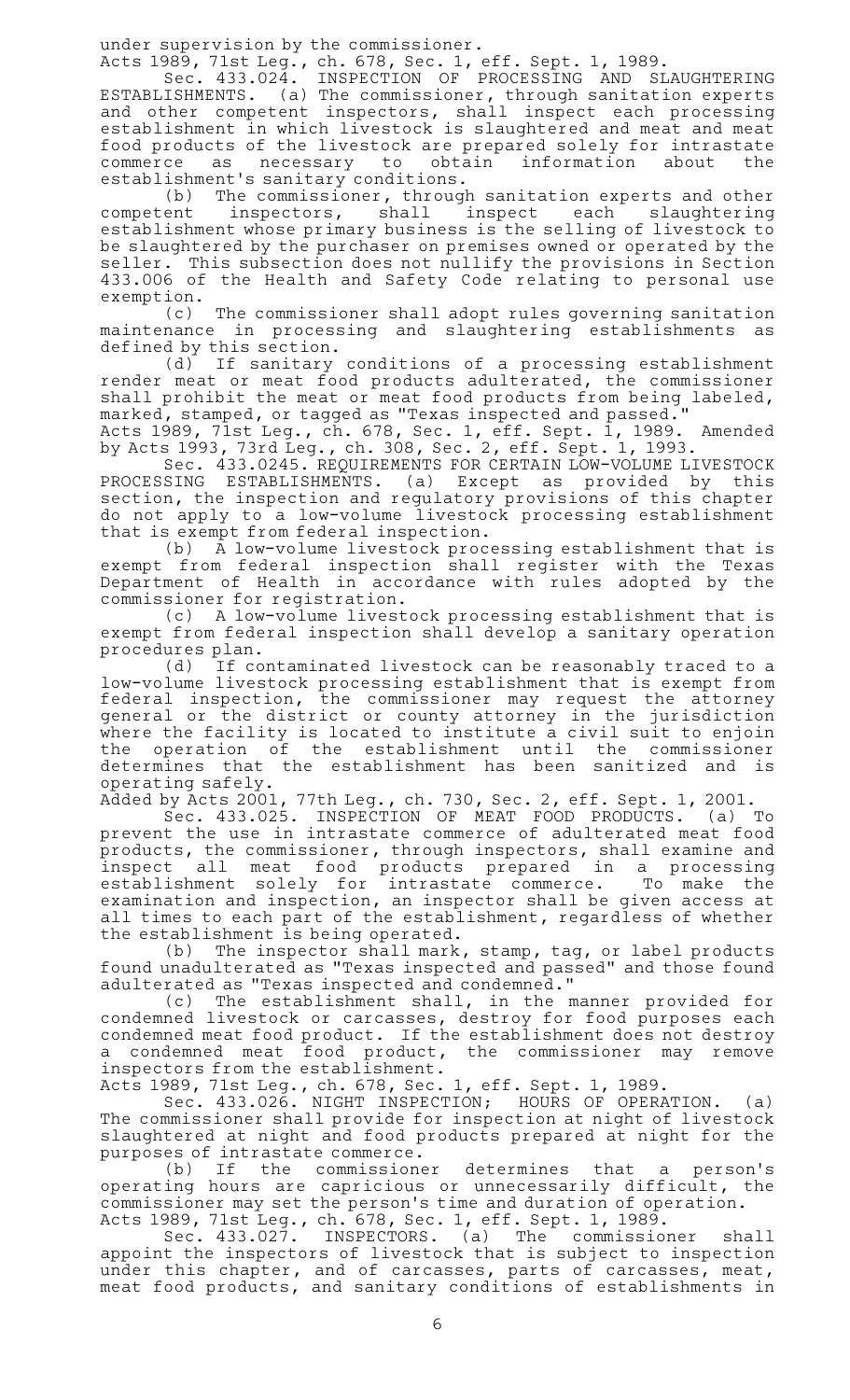which meat and meat food products are prepared. An inspector is an employee of the Texas Department of Health and is under supervision of the chief officer in charge of inspection.

(b) The commissioner shall designate at least one state inspector for each state representative district.

(c) The chief officer in charge of inspection is a person designated by the commissioner as responsible for animal health as it relates to public health. The chief officer in charge of inspection must be licensed to practice veterinary medicine in this state or must be eligible for such a license when employed and must obtain the license not later than two years after the date of employment. The chief officer in charge of inspection is directly responsible to the commissioner.

(d) An inspector shall perform the duties provided by this chapter and rules of the commissioner. An inspection or examination must be performed as provided by rules of the commissioner.

(e) An inspector may not stamp, mark, tag, or label a carcass, part of a carcass, or a meat food product unless it has been inspected and found unadulterated.

Acts 1989, 71st Leg., ch. 678, Sec. 1, eff. Sept. 1, 1989.

Sec. 433.028. REFUSAL TO INSPECT. (a) The commissioner may withdraw or refuse to provide inspection service under this subchapter from an establishment for the period the commissioner determines necessary to carry out the purposes of this chapter if the commissioner determines after opportunity for hearing that the applicant for or recipient of the service is unfit to engage in a business requiring inspection under this subchapter because the applicant or recipient, or a person responsibly connected with the applicant or recipient, has been convicted in a federal or state court of a felony or more than one violation of another law based on:

 $(1)$  acquiring, handling, or distributing unwholesome, mislabeled, or deceptively packaged food; or

 $(2)$  fraud in connection with a transaction in food.

(b) The commissioner's determination and order under this section is final unless, not later than the 30th day after the effective date of the order, the affected applicant or recipient files an application for judicial review in the appropriate court as provided by Section 433.082. Judicial review of the order is on the record from which the determination and order was made.

(c) This section does not affect the provisions of this subchapter relating to withdrawal of inspection services from establishments failing to maintain sanitary conditions or to destroy condemned carcasses, parts of carcasses, meat, or meat food products.

(d) For the purposes of this section, a person is responsibly connected with the business if the person is a partner, officer, director, holder or owner of 10 percent or more of the business 's voting stock, or managerial or executive employee.

Acts 1989, 71st Leg., ch. 678, Sec. 1, eff. Sept. 1, 1989.

Sec. 433.029. ARTICLES NOT INTENDED FOR HUMAN<br>CONSUMPTION. (a) Under this subchapter, the commissioner may not (a) Under this subchapter, the commissioner may not inspect an establishment for the slaughter of livestock or the preparation of carcasses, parts of carcasses, or products of livestock if the articles are not intended for use as human food. Before offered for sale or transportation in intrastate commerce, those articles, unless naturally inedible by humans, shall be denatured or identified as provided by rule of the commissioner to deter their use for human food.

(b) A person may not buy, sell, transport, offer for sale or transportation, or receive for transportation in intrastate commerce a carcass, part of a carcass, meat, or a meat food product that is not intended for use as human food unless the article is naturally inedible by humans, denatured, or identified as required by rule of the commissioner.

Acts 1989, 71st Leg., ch. 678, Sec. 1, eff. Sept. 1, 1989.

Sec. 433.030. DETENTION. (a) A representative of the commissioner may detain a carcass, part of a carcass, meat, a meat food product of livestock, a product exempted from the definition of meat food product, or a dead, dying, disabled, or diseased livestock animal if the representative finds the article on premises where it is held for purposes of intrastate commerce, or during or after distribution in intrastate commerce, and there is reason to believe that the article: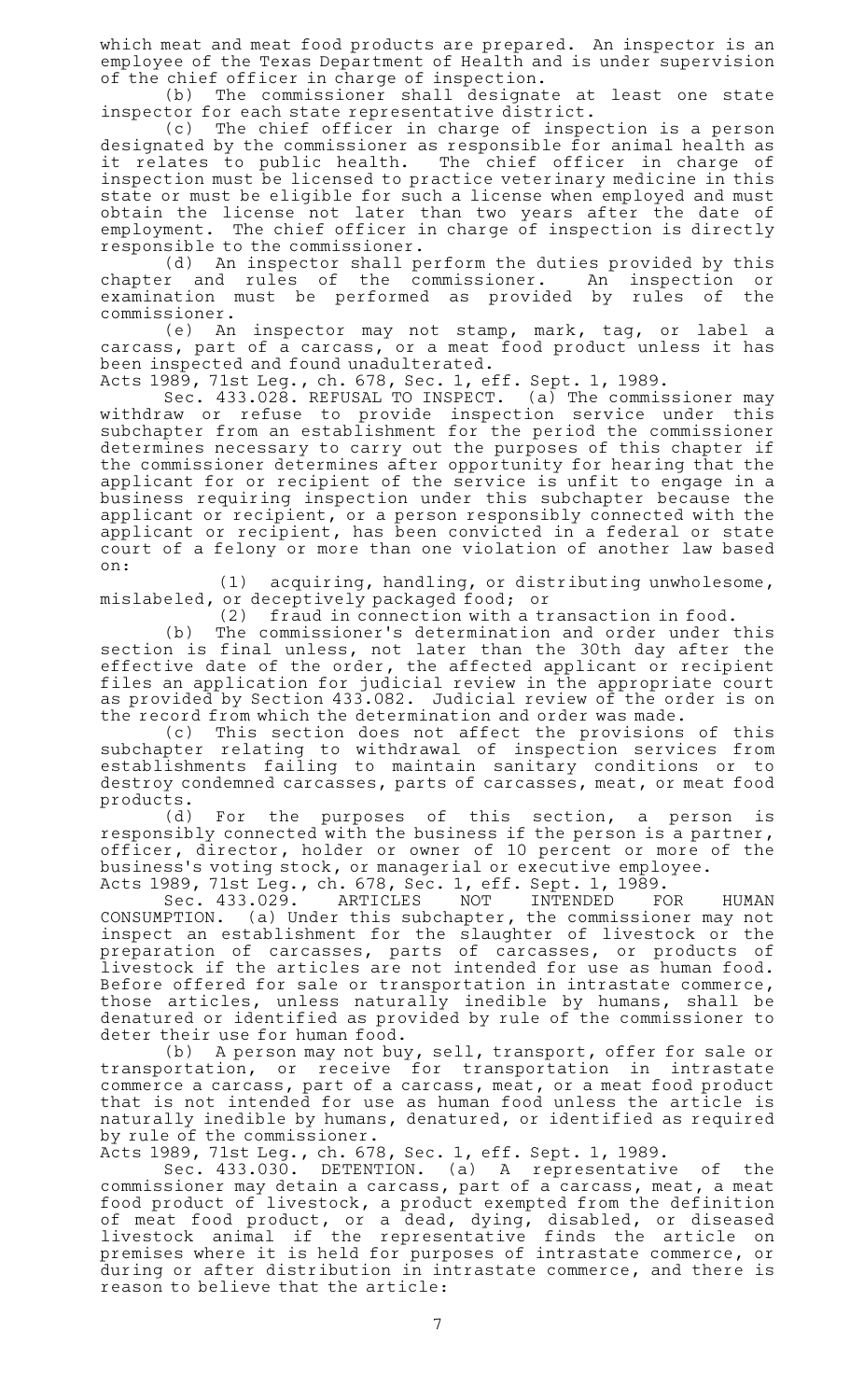$(1)$  is adulterated or misbranded and is capable of use as human food; or

 $(2)$  has not been inspected as required by, or has been or is intended to be distributed in violation of:<br>(A) this subchapter;

this subchapter;

(B) the Federal Meat Inspection Act (21 U.S.C. Section 601 et seq.); (C) the Federal Poultry Products Inspection Act

(21 U.S.C. Section 451 et seq.); or

(D) the Federal Food, Drug, and Cosmetic Act (21 U.S.C. Section 301 et seq.).

(b) An article may be detained for not more than 20 days and only pending action under Section 433.031 or notification of a federal authority having jurisdiction over the article.

(c) A person may not move a detained article from the place where it is detained until the article is released by the commissioner 's representative.

(d) The commissioner's representative may require that each official mark be removed from the article before it is released, unless the commissioner determines that the article is eligible to bear the official mark.

Acts 1989, 71st Leg., ch. 678, Sec. 1, eff. Sept. 1, 1989.

Sec. 433.031. SEIZURE. (a) A carcass, part of a carcass, meat, or a meat food product of livestock, or a dead, dying, disabled, or diseased livestock animal, that is being transported in intrastate commerce or held for sale after transportation in intrastate commerce may be proceeded against, seized, and condemned if the article:

(1) is or has been prepared, sold, transported, or otherwise distributed or offered or received for distribution in violation of this chapter;

(2) is capable of use as human food and is adulterated or misbranded; or<br>i (3)

is otherwise in violation of this chapter.

(b) An action against an article under this section must be on a complaint in the proper court in the county in which the article is found. To the extent possible, the law governing admiralty cases applies to a case under this section, except that:

 $(1)$  either party may demand trial by jury of an issue of fact in the case; and

(2) the proceedings must be brought by and in the name of this state.

 $(c)$  After entry of the decree, a condemned article shall be destroyed or sold as the court directs. If the article is sold, the proceeds, minus court costs, court fees, and storage and other proper expenses, shall be deposited in the state treasury. An article may not be sold in violation of this chapter, the Federal Meat Inspection Act (21 U.S.C. Section 601 et seq.), the Federal Poultry Products Inspection Act (21 U.S.C. Section 451 et seq.), or the Federal Food, Drug, and Cosmetic Act (21 U.S.C. Section 301 et seq.). On execution and delivery of a good and sufficient bond conditioned that the article will not be disposed of in violation of this chapter or federal law, the court may direct the article to be delivered to its owner by the commissioner 's representative subject to supervision as necessary to ensure compliance with applicable laws.

(d) If a decree of condemnation is entered against the article and it is released under bond or destroyed, the court shall award court costs, court fees, and storage and other proper expenses against any person intervening as claimant of the article. Acts 1989, 71st Leg., ch. 678, Sec. 1, eff. Sept. 1, 1989.

Sec. 433.032. STORAGE AND HANDLING. (a) The commissioner may adopt rules prescribing conditions under which carcasses, parts of carcasses, meat, and meat food products of livestock must be stored and handled by a person in the business of buying, selling, freezing, storing, or transporting those articles in or for intrastate commerce if the commissioner considers the rules necessary to prevent adulterated or misbranded articles from being delivered to a consumer.

(b) A person may not violate a rule adopted under this section.

Acts 1989, 71st Leg., ch. 678, Sec. 1, eff. Sept. 1, 1989.

Sec. 433.033. EQUINE PRODUCTS. A person may not sell, transport, offer for sale or transportation, or receive for transportation, in intrastate commerce, a carcass, part of a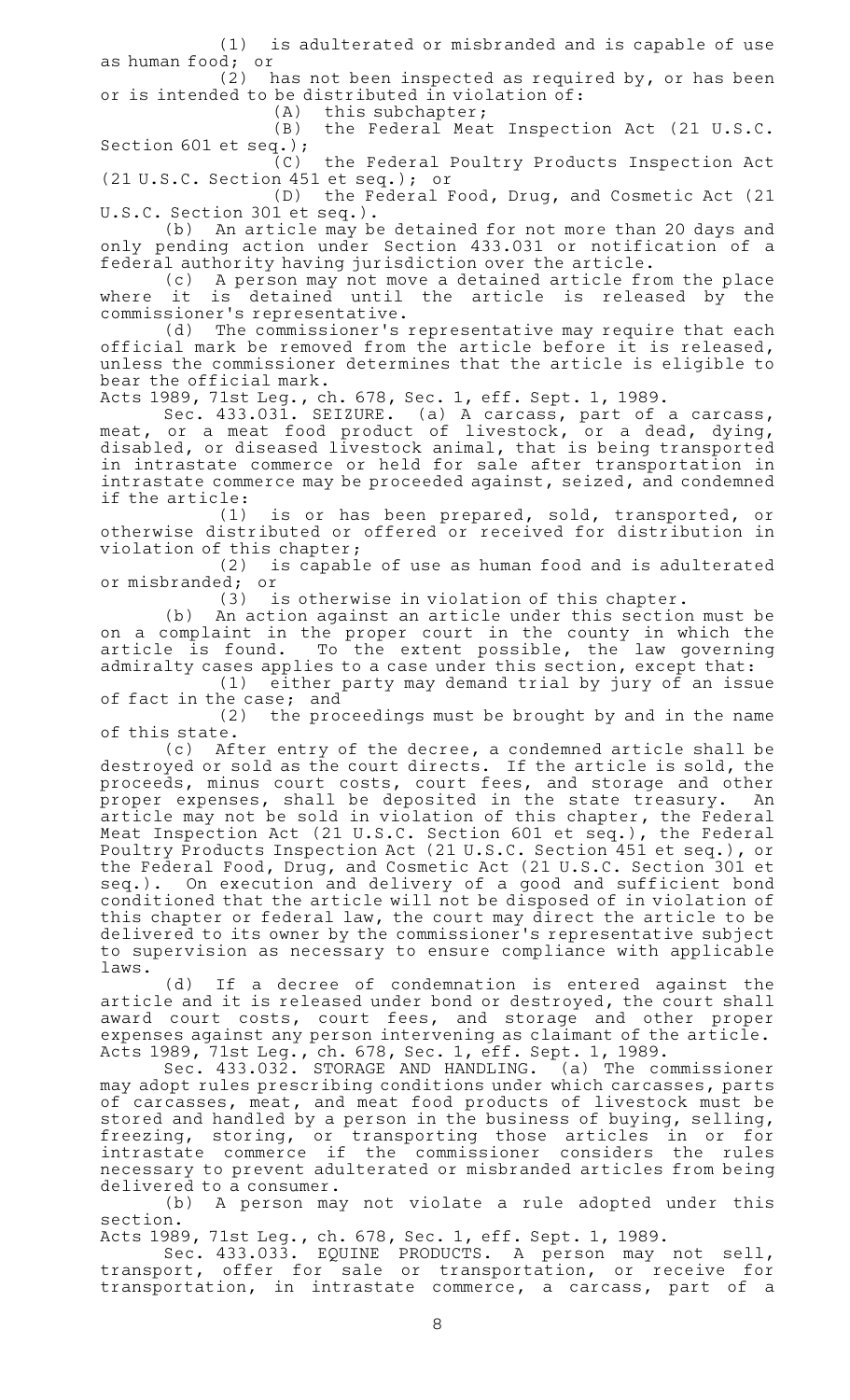carcass, meat, or a meat food product of a horse, mule, or other equine unless the article is plainly and conspicuously marked or labeled or otherwise identified, as required by rule of the commissioner, to show the kind of animal from which the article was derived. The commissioner may require an establishment at which inspection is maintained under this chapter to prepare those articles in an establishment separate from one in which livestock other than equines is slaughtered or carcasses, parts of carcasses, meat, or meat food products of livestock other than equines are prepared.

Acts 1989, 71st Leg., ch. 678, Sec. 1, eff. Sept. 1, 1989.

Sec. 433.034. RECORDS. (a) A person engaged for intrastate commerce in any of the following business activities shall keep records of each of the person 's business transactions:

(1) slaughtering livestock;

(2) preparing, freezing, packaging, or labeling a livestock carcass or a part or product of a livestock carcass for use as human food or animal food;

(3) transporting, storing, buying, or selling, as a meat broker, wholesaler, or otherwise, a livestock carcass or a part or product of a livestock carcass;

(4) rendering; or

 $(5)$  buying, selling, or transporting dead, dying, disabled, or diseased livestock, or a part of a carcass of a livestock animal that died in a manner other than slaughter.

(b) On notice by the commissioner's representative, a person required to keep records shall at all reasonable times give the commissioner 's representative and any representative of the United States Secretary of Agriculture accompanying the commissioner's representative:<br>(1) access to the p

access to the person's place of business; and

 $(2)$  an opportunity to:

(A) examine the facilities, inventory, and

(B) copy the records required by this section;

and

records;

 $(C)$  take a reasonable sample of the inventory, on payment of the fair market value of the sample.

(c) The person shall maintain a record required by this section for the period the commissioner by rule prescribes.

Acts 1989, 71st Leg., ch. 678, Sec. 1, eff. Sept. 1, 1989.

Sec. 433.035. INSPECTION AND OTHER REGULATION OF EXOTIC ANIMALS IN INTERSTATE COMMERCE. (a) The commissioner has the same rights of examination, inspection, condemnation, and detention of live exotic animals and carcasses, parts of carcasses, meat, and meat food products of exotic animals slaughtered and prepared for shipment in interstate commerce as the commissioner has with respect to exotic animals slaughtered and prepared for shipment in intrastate commerce.

(b) The commissioner has the same rights of inspection of establishments handling exotic animals slaughtered and prepared for shipment in interstate commerce as the commissioner has with respect to establishments handling exotic animals slaughtered and prepared for intrastate commerce.

(c) The record-keeping requirements of Section 433.034 that apply to persons slaughtering, preparing, buying, selling, transporting, storing, or rendering in intrastate commerce apply to persons performing similar functions with exotic animals in interstate commerce.

(d)AAA rulemaking power of the commissioner relating to animals in intrastate commerce applies to exotic animals in interstate commerce.

Acts 1989, 71st Leg., ch. 678, Sec. 1, eff. Sept. 1, 1989.

SUBCHAPTER C. LABELING AND OTHER STANDARDS

Sec. 433.041. LABELING PASSED PRODUCTS. (a) When meat or a meat food product prepared for intrastate commerce that has been inspected as provided by this chapter and marked "Texas inspected and passed" is placed or packed in a container or covering in an establishment in which inspection is performed under this chapter, the person preparing the product shall attach a label to the container or covering stating that the contents have been "Texas inspected and passed" under this chapter. The inspector shall supervise the attachment of the label and the sealing or enclosing of the meat or meat food product in the container or covering.

(b) When an inspected carcass, part of a carcass, meat, or a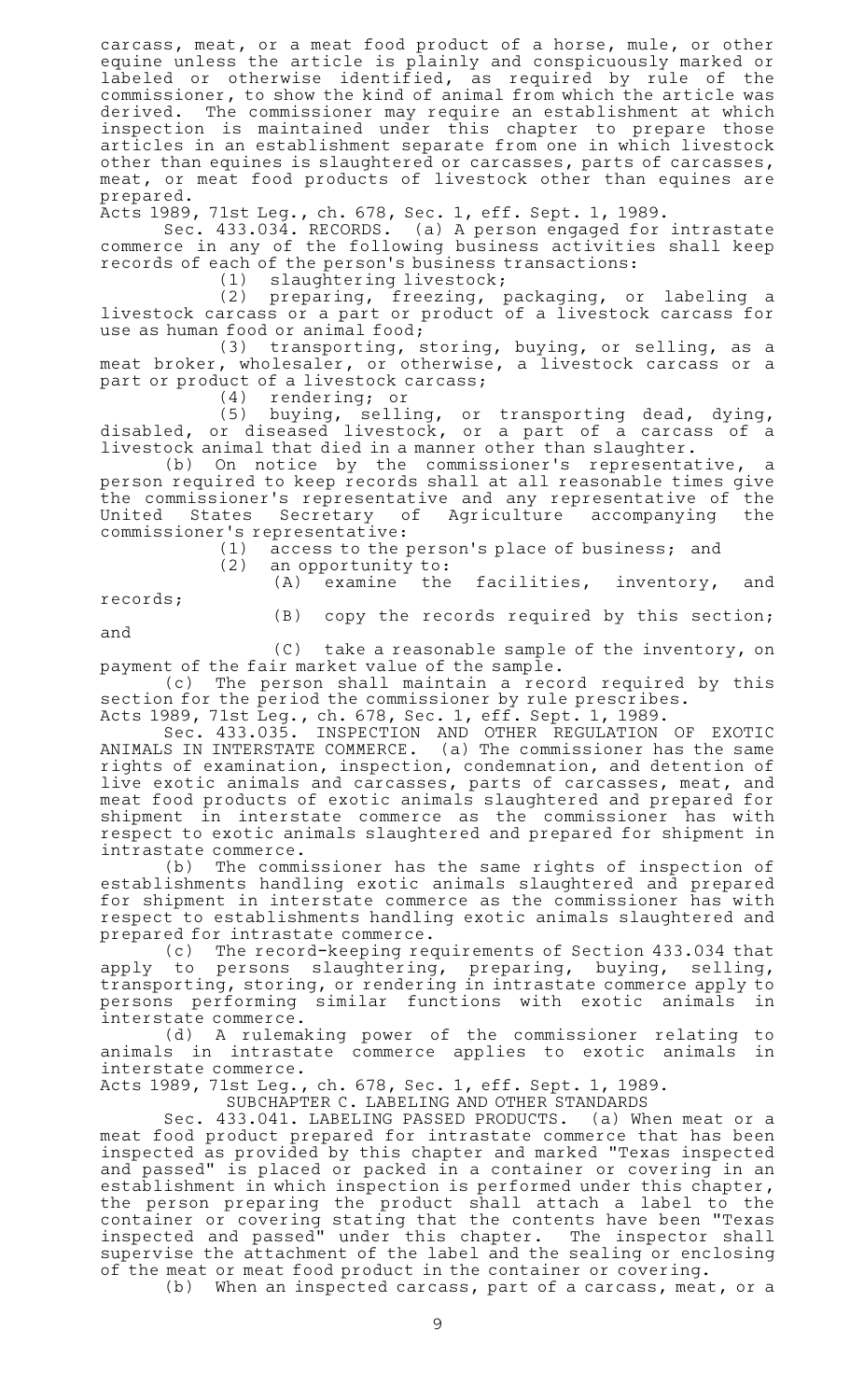meat food product is found to be unadulterated and leaves the establishment, it must bear legible information on itself or its container, as the commissioner requires, that is necessary to prevent it from being misbranded.

Acts 1989, 71st Leg., ch. 678, Sec. 1, eff. Sept. 1, 1989.

Sec. 433.042. SALE OF MISLABELED ARTICLES PROHIBITED. A person may not sell an article subject to this chapter or offer the article for sale, in intrastate commerce, under a false or misleading name or other marking or in a container of a misleading form or size. An established trade name, other marking and labeling, or a container that is not false or misleading and that is approved by the commissioner is permitted.

Acts 1989, 71st Leg., ch. 678, Sec. 1, eff. Sept. 1, 1989.

Sec. 433.043. STANDARDS OF LABELING, COMPOSITION, AND FILL. (a) If the commissioner determines that standards are necessary to protect the public, the commissioner may prescribe:

(1) the style and type size that must be used for material required to be incorporated in labeling to avoid false or misleading labeling of an article subject to this subchapter or Subchapter B; and

(2) subject to Subsection (b), a definition or standard of identity or composition or a standard of fill of container for an article subject to this subchapter.

(b)AAA standard prescribed under Subsection (a)(2) must be consistent with standards established under the Federal Meat Inspection Act (21 U.S.C. Section 601 et seq.), the Federal Poultry Products Inspection Act (21 U.S.C. Section 451 et seq.), and the Federal Food, Drug, and Cosmetic Act (21 U.S.C. Section 301 et seq.). To avoid inconsistency, the commissioner shall consult with the United States Secretary of Agriculture before prescribing the standard.

Acts 1989, 71st Leg., ch. 678, Sec. 1, eff. Sept. 1, 1989.<br>Sec. 433.044. ORDER TO CEASE FALSE OR Sec. 433.044. ORDER TO CEASE FALSE OR MISLEADING PRACTICE. (a) If the commissioner has reason to believe that a marking or labeling or the size or form of a container in use or proposed for use in relation to an article subject to this subchapter is false or misleading, the commissioner may prohibit the use until the marking, labeling, or container is modified in the manner the commissioner prescribes to prevent it from being false or misleading.

(b) The person using or proposing to use the marking, labeling, or container may request a hearing by the commissioner. The commissioner may prohibit the use pending a final determination by the commissioner.

Acts 1989, 71st Leg., ch. 678, Sec. 1, eff. Sept. 1, 1989.

Sec. 433.045. PROTECTION OF OFFICIAL DEVICE, MARK, AND CERTIFICATE. A person may not:

 $(1)$  cast, print, lithograph, or make in any other manner, except as authorized by the commissioner:

(A) a device containing or label bearing an official mark or a simulation of an official mark; or

(B) a form of official certificate or simulation of an official certificate;<br>(2) forge an of

forge an official device, mark, or certificate;

(3) without the commissioner's authorization, use, alter, detach, deface, or destroy an official device, mark, or certificate or use a simulation of an official device, mark, or certificate;<br>(4)

detach, deface, destroy, or fail to use an official device, mark, or certificate, in violation of a rule of the commissioner;<br>(5)

knowingly possess, without promptly notifying the commissioner or the commissioner 's representative:

 $(A)$  an official device;

(B) a counterfeit, simulated, forged, or improperly altered official certificate; or

(C) a device, label, animal carcass, or part or product of an animal carcass, bearing a counterfeit, simulated, forged, or improperly altered official mark;

(6) knowingly make a false statement in a shipper's certificate or other certificate provided for by rule of the commissioner; or

(7) knowingly represent that an article has been inspected and passed, when it has not, or is exempted, when it is not.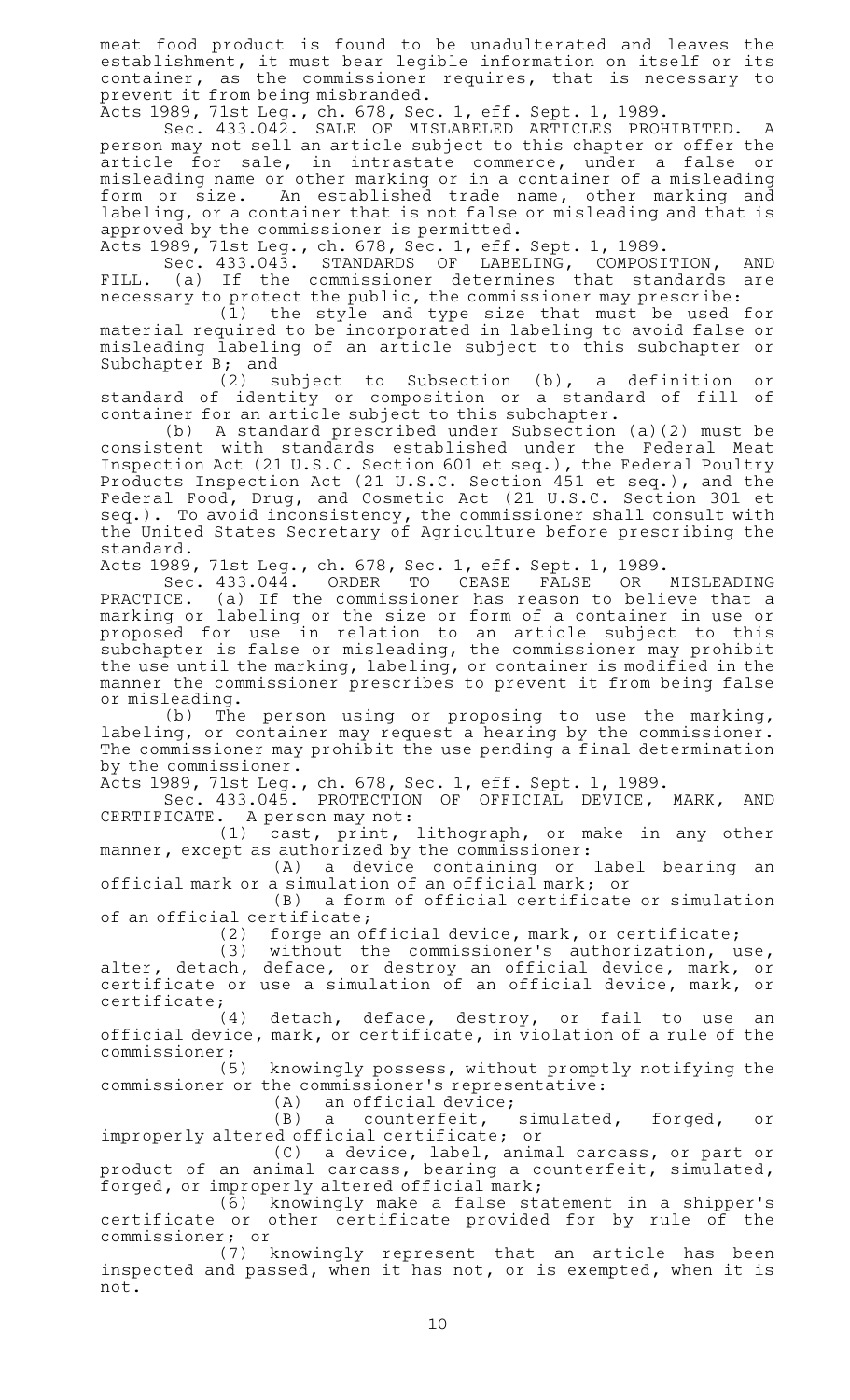Acts 1989, 71st Leg., ch. 678, Sec. 1, eff. Sept. 1, 1989.

SUBCHAPTER D. MISCELLANEOUS PROHIBITIONS

Sec. 433.051. SLAUGHTER OR PREPARATION NOT IN COMPLIANCE WITH CHAPTER. A person, at an establishment preparing articles only for intrastate commerce, may not slaughter a livestock animal or prepare a carcass, part of a carcass, meat, or a meat food product of a livestock animal, capable of use as human food, except in compliance with this chapter.

Acts 1989, 71st Leg., ch. 678, Sec. 1, eff. Sept. 1, 1989.

Sec. 433.052. SALE, RECEIPT, OR TRANSPORTATION OF ARTICLES NOT IN COMPLIANCE WITH CHAPTER. A person may not:

 $(1)$  sell, transport, offer for sale or transportation, or receive for transportation, in intrastate commerce, livestock or a carcass, part of a carcass, meat, or a meat food product of livestock that is:

(A) capable of use as human food and is adulterated or misbranded when sold, offered, transported, or received for transportation; or

(B) required to be inspected by this chapter but has not been inspected and passed; or

(2) perform an act with respect to livestock or a carcass, part of a carcass, meat, or a meat food product of livestock, while the article is being transported in intrastate commerce or held for sale after transportation in intrastate commerce, that causes or is intended to cause the article to be adulterated or misbranded.

Acts 1989, 71st Leg., ch. 678, Sec. 1, eff. Sept. 1, 1989.

Sec. 433.053. SALE, RECEIPT, OR TRANSPORTATION OF POULTRY. A person may not sell, transport, offer for sale or transportation, or receive for transportation, in intrastate commerce or from an official establishment, slaughtered poultry from which blood, feathers, feet, head, or viscera have not been removed as provided by rule of the commissioner, except as authorized by rule of the commissioner.

Acts 1989, 71st Leg., ch. 678, Sec. 1, eff. Sept. 1, 1989.

Sec. 433.054. DEAD, DYING, DISABLED, AND DISEASED ANIMALS; ANIMALS DYING IN MANNER OTHER THAN SLAUGHTER. (a) If registration is required by rule of the commissioner, a person may not engage in any of the following businesses, in or for intrastate commerce, unless the person has registered with the commissioner:

(1) meat brokering or rendering;

 $(2)$  manufacturing animal food;

(3) wholesaling or warehousing for the public livestock or any part of a carcass of livestock, regardless of whether it is intended for human food; or

(4) buying, selling, or transporting dead, dying, disabled, or diseased livestock or part of a carcass of livestock.

(b) A registration must include the person's name, each of the person 's places of business, and each trade name under which the person does business.

(c) A person may not engage in the business of selling, buying, or transporting in intrastate commerce dead, dying, disabled, or diseased livestock or part of the carcass of livestock that died otherwise than by slaughter unless the transaction or transportation complies with rules adopted by the commissioner to assure that the animals or unwholesome parts or products of the animals are not used for human food.

Acts 1989, 71st Leg., ch. 678, Sec. 1, eff. Sept. 1, 1989.

Sec.A433.055. MISCELLANEOUS PROHIBITIONS APPLICABLE TO EXOTIC ANIMALS IN INTERSTATE COMMERCE. The prohibitions of Sections 433.051-433.054 that apply to intrastate commerce also apply to exotic animals in interstate commerce.

Acts 1989, 71st Leg., ch. 678, Sec. 1, eff. Sept. 1, 1989.

Sec. 433.056. INEDIBLE ANIMAL PRODUCTS. A person in the business of buying, selling, or transporting, in intrastate commerce, may not offer an inedible animal product for sale unless:  $(1)$  the sale is for further sterilization processing;

or

(2) the product has been processed in a manner that prevents the survival of disease-producing organisms or deleterious substances in the processed material.

Acts 1989, 71st Leg., ch. 678, Sec. 1, eff. Sept. 1, 1989. SUBCHAPTER E. COOPERATION WITH FEDERAL GOVERNMENT

Sec. 433.071. RESPONSIBLE AGENCY. (a) The Texas Department of Health is the state agency responsible for cooperating with the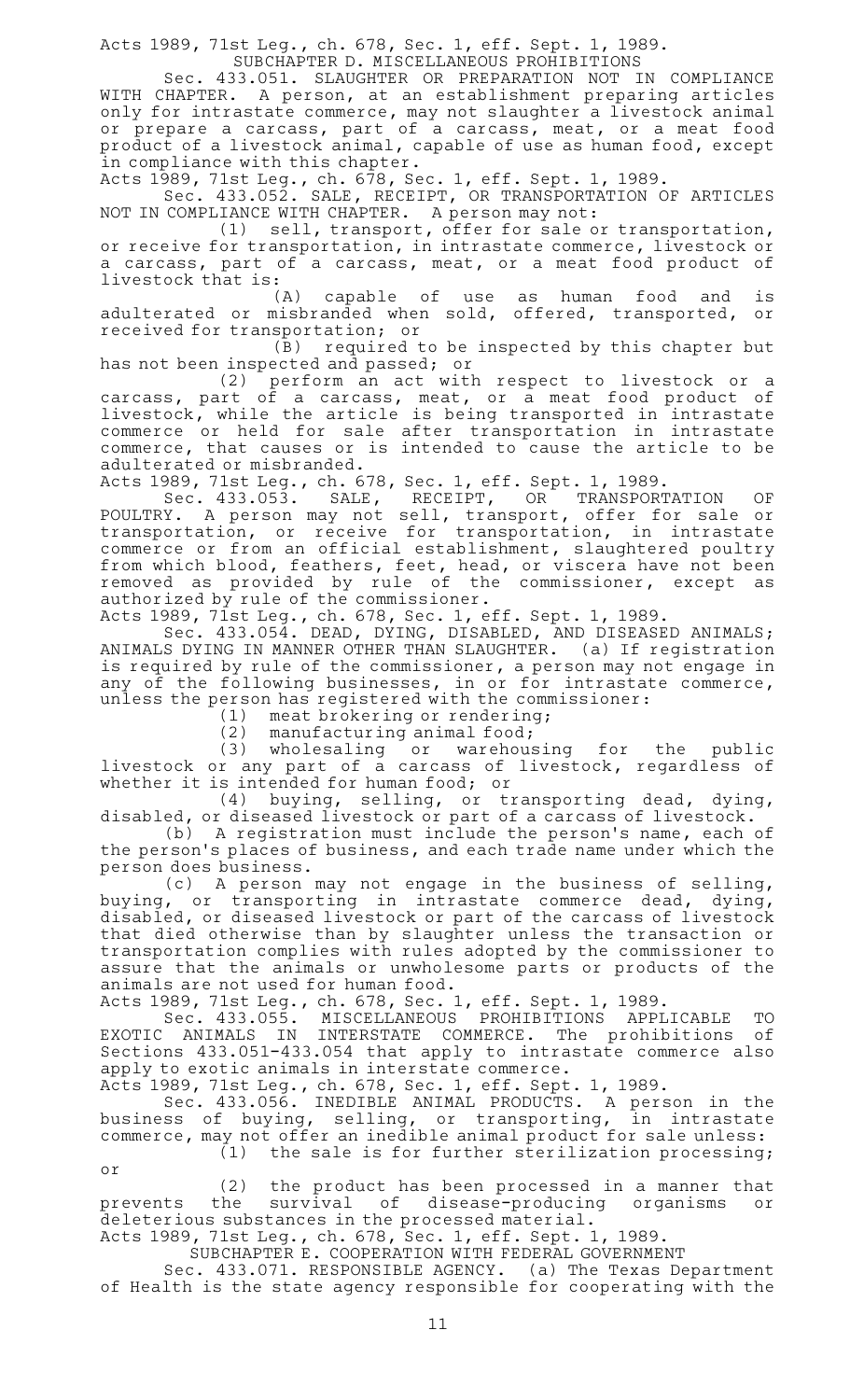United States Secretary of Agriculture under Section 301, Federal Meat Inspection Act  $(21 \text{ U.S. C.}$  Section 661), and Section 5, Federal Poultry Products Inspection Act (21 U.S.C. Section 454).

(b) The department shall cooperate with the secretary of agriculture in developing and administering the meat and poultry inspection program of this state under this chapter in a manner that will achieve the purposes of this chapter and federal law and that will ensure that the requirements will be at least equal to those imposed under Titles I and IV, Federal Meat Inspection Act (21 U.S.C. Sections 601 et seq. and 671 et seq.), and Sections 1-4, 6-10, and 12-22, Federal Poultry Products Inspection Act (21 U.S.C. Sections 451-453, 455-459, and 461-467b), not later than the dates prescribed by federal law.

Acts 1989, 71st Leg., ch. 678, Sec. 1, eff. Sept. 1, 1989.

Sec. 433.072. ADVISORY COMMITTEES. The commissioner may recommend to the United States Secretary of Agriculture state officials or employees for appointment to advisory committees provided for by Section 301, Federal Meat Inspection Act (21 U.S.C. Section 661), and Section 5, Federal Poultry Products Inspection Act (21 U.S.C. Section 454). The commissioner shall serve as the representative of the governor for consultation with the secretary of agriculture under those Acts unless the governor selects another representative.

Acts 1989, 71st Leg., ch. 678, Sec. 1, eff. Sept. 1, 1989.

Sec. 433.073. TECHNICAL AND LABORATORY ASSISTANCE AND TRAINING PROGRAM. The commissioner may accept from the United States Secretary of Agriculture:

(1) advisory assistance in planning and otherwise developing the state program;

 $(2)$  technical and laboratory assistance;

(3) training, including necessary curricular and instructional materials and equipment; and

 $(4)$  financial and other aid for administration of the program.

Acts 1989, 71st Leg., ch. 678, Sec. 1, eff. Sept. 1, 1989.

Sec. 433.074. FINANCING. The commissioner may spend state funds appropriated for administration of this chapter to pay 50 percent of the estimated total cost of cooperation with the federal government under this subchapter, and all of the costs of performing services in relation to the inspection of animals or products not regulated under the Federal Meat Inspection Act (21 U.S.C. Section 601 et seq.) or the Federal Poultry Products Inspection Act (21 U.S.C. Section 451 et seq.).

Acts 1989, 71st Leg., ch. 678, Sec. 1, eff. Sept. 1, 1989.

SUBCHAPTER F. ENFORCEMENT

Sec. 433.081. GENERAL CRIMINAL PENALTY. (a) A person commits an offense if the person violates a provision of this chapter for which this chapter does not provide another criminal penalty.

(b) Except as provided by Subsection  $(c)$ , an offense under this section is punishable by a fine of not more than \$1,000, imprisonment for not more than one year, or both.

(c) If an offense under this section involves intent to defraud or a distribution or attempted distribution of an adulterated article, except adulteration described by Section 433.004(11), (12), or (13), the offense is punishable by a fine of not more than \$10,000, imprisonment for not more than three years, or both.

(d) A person does not commit an offense under this section by receiving for transportation an article in violation of this chapter if the receipt is in good faith and if the person furnishes, on request of a representative of the commission:

(1) the name and address of the person from whom the article is received; and

(2) any document pertaining to the delivery of the article.<br>e)

This chapter does not require the commissioner to report for prosecution, or for institution of complaint or injunction proceedings, a minor violation of this chapter if the commissioner believes that the public interest will be adequately served by a suitable written warning notice.

Acts 1989, 71st Leg., ch. 678, Sec. 1, eff. Sept. 1, 1989.

Sec. 433.0815. INTERFERENCE WITH INSPECTION; CRIMINAL PENALTIES. (a) A person commits an offense if the person with criminal negligence interrupts, disrupts, impedes, or otherwise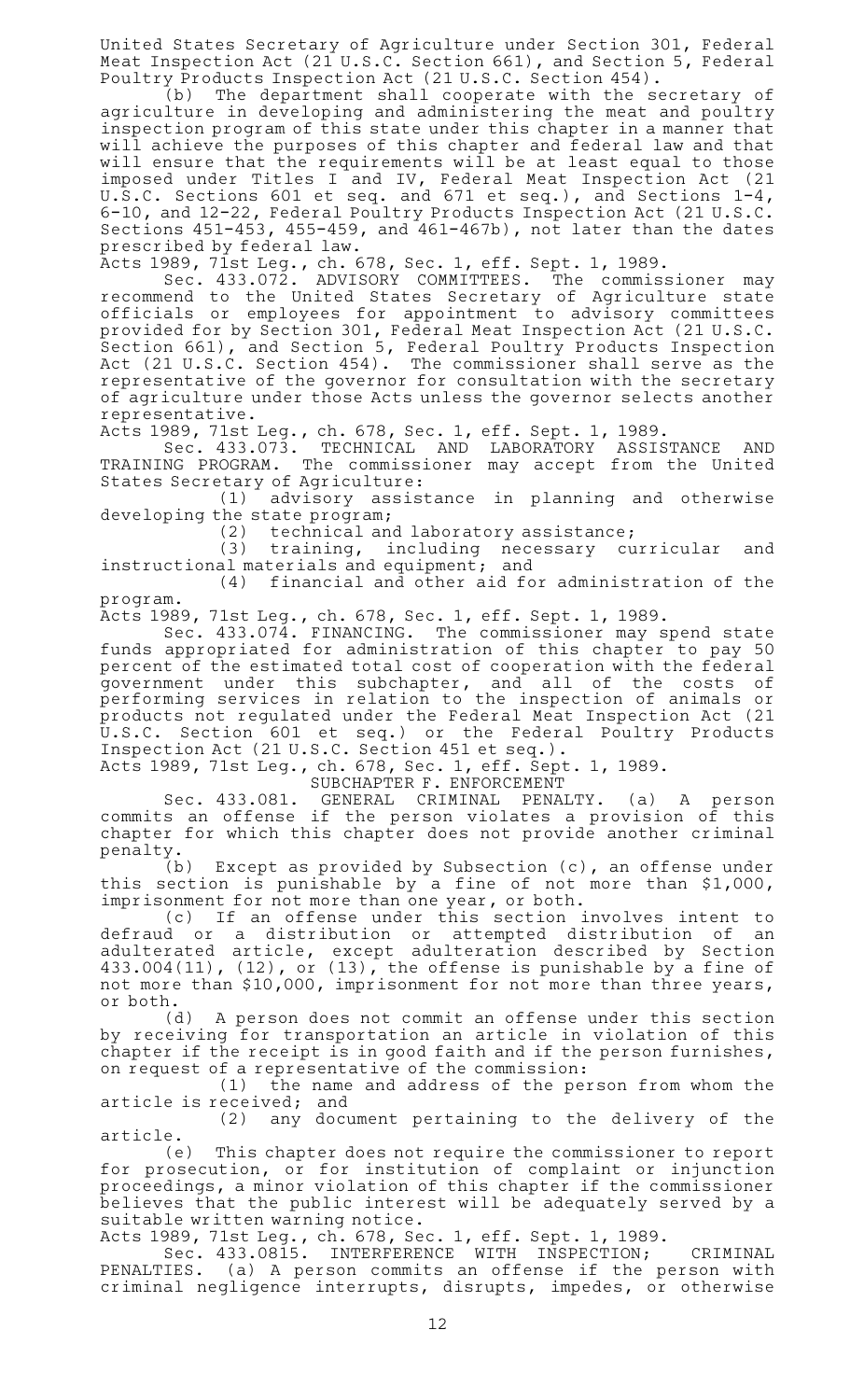interferes with a livestock inspector while the inspector is performing a duty under this chapter.

(b) An offense under this section is a Class B misdemeanor.

(c) It is a defense to prosecution under this section that the interruption, disruption, impediment, or interference alleged consisted of speech only.

Added by Acts 2001, 77th Leg., ch. 730, Sec. 1, eff. Sept. 1, 2001. Sec. 433.082. JURISDICTION FOR VIOLATION. The district court has jurisdiction of:

 $(1)$  an action to enforce and to prevent and restrain a violation of this chapter; and

 $(2)$  any other case arising under this chapter.

Acts 1989, 71st Leg., ch. 678, Sec. 1, eff. Sept. 1, 1989.<br>Sec. 433.083. INVESTIGATION BY COMMISSI

Sec. 433.083. INVESTIGATION BY COMMISSIONER. The commissioner may investigate and gather and compile information concerning the organization, business, conduct, practices, and management of a person engaged in intrastate commerce and the person 's relation to other persons.

Acts 1989, 71st Leg., ch. 678, Sec. 1, eff. Sept. 1, 1989.

Sec. 433.084. EVIDENCE AND TESTIMONY. (a) For the purposes of this chapter, the commissioner at all reasonable times shall be given access to documentary evidence of a person being investigated or proceeded against to examine or copy the evidence. The commissioner by subpoena may require the attendance and testimony of a witness and the production of documentary evidence relating to a matter under investigation, at a designated place of hearing in a county in which the witness resides, is employed, or has a place of business.

(b) The commissioner may sign subpoenas, administer oaths and affirmations, examine witnesses, and receive evidence. On disobedience of a subpoena, the commissioner may request the district court to require attendance and testimony of a witness and the production of documentary evidence, and the district court having jurisdiction over the inquiry may order the compliance. Failure to obey the court 's order is punishable as contempt.

Acts 1989, 71st Leg., ch. 678, Sec. 1, eff. Sept. 1, 1989.

Sec. 433.085. REPORT TO COMMISSIONER. The commissioner, by general or special order, may require a person engaged in intrastate commerce to file with the commissioner an annual report, special report, or both, or answers in writing to specific questions furnishing the commissioner information that the commissioner requires concerning the person's organization, business, conduct, practices, management, and relation to other persons filing written answers and reports. The commissioner may prescribe the form of the report or answers, require the report or answers to be given under oath, and prescribe a reasonable deadline for filing the report or answers, subject to the granting of additional time by the commissioner.

Acts 1989, 71st Leg., ch. 678, Sec. 1, eff. Sept. 1, 1989.

Sec. 433.086. MANDAMUS TO COMPEL COMPLIANCE. On application of the attorney general at the request of the commissioner, the district court may issue a writ of mandamus ordering a person to comply with this chapter or an order of the commissioner under this chapter.

Acts 1989, 71st Leg., ch. 678, Sec. 1, eff. Sept. 1, 1989.

Sec. 433.087. DEPOSITIONS. (a) The commissioner may order testimony to be taken before a person designated by the commissioner and having power to administer oaths at any stage of a proceeding or investigation under this chapter. A person may be compelled to appear and depose or produce documentary evidence at a deposition in the same manner as a witness may be compelled to appear and testify and produce documentary evidence before the commissioner under this chapter.

(b) The person taking the deposition shall transcribe or supervise the transcription of the testimony. The transcript must be signed by the person deposed.

Acts 1989, 71st Leg., ch. 678, Sec. 1, eff. Sept. 1, 1989.

Sec. 433.088. COMPENSATION OF WITNESS OR REPORTER. A witness summoned before the commissioner is entitled to the same fees and mileage paid a witness in a state court. A witness whose deposition is taken and the person taking the deposition are each entitled to the same fees paid for similar services in a state court.

Acts 1989, 71st Leg., ch. 678, Sec. 1, eff. Sept. 1, 1989.

Sec. 433.089. IMMUNITY. (a) A person is not excused from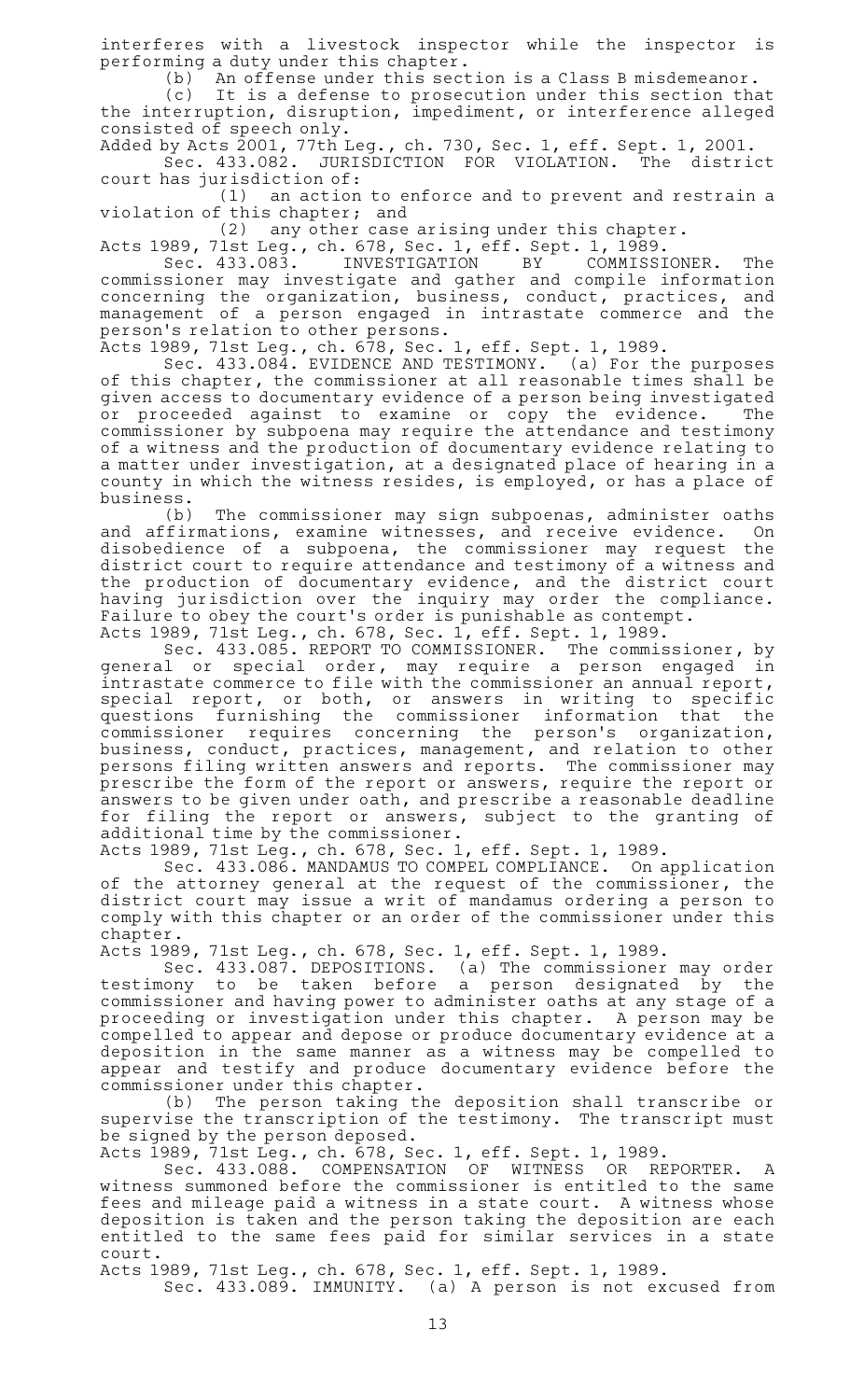attending and testifying or producing documentary evidence before the commissioner or in obedience to the commissioner 's subpoena, whether signed by the commissioner or the commissioner's delegate, or in a cause or proceeding based on or growing out of an alleged violation of this chapter, on the ground that the required testimony or evidence may tend to incriminate the person or subject the person to penalty or forfeiture.

(b) A person may not be prosecuted or subjected to a penalty or forfeiture for or because of a transaction or matter concerning which the person is compelled to testify or produce evidence after having claimed a privilege against self-incrimination.

(c) The person testifying under this section is not exempt from prosecution and punishment for perjury committed in that testimony.

Acts 1989, 71st Leg., ch. 678, Sec. 1, eff. Sept. 1, 1989.

Sec. 433.090. CONTEMPT. (a) A person commits an offense if the person neglects or refuses to attend and testify or answer a lawful inquiry or to produce documentary evidence, if the person has the power to do so, in obedience to a subpoena or lawful requirement of the commissioner.

(b) An offense under this section is punishable by a fine of not less than \$1,000 or more than \$5,000, imprisonment for not more than one year, or both.

Acts 1989, 71st Leg., ch. 678, Sec. 1, eff. Sept. 1, 1989.

Sec. 433.091. FALSE REPORT; FAILURE TO REPORT; CRIMINAL PENALTY. (a) A person commits an offense if the person intentionally:

(1) makes or causes to be made a false entry in an account, record, or memorandum kept by a person subject to this chapter;

(2) neglects or fails to make or cause to be made full entries in an account, record, or memorandum kept by a person subject to this chapter of all facts and transactions pertaining to the person's business;

(3) removes from the jurisdiction of this state or mutilates, alters, or otherwise falsifies documentary evidence of a person subject to this chapter; or

(4) refuses to submit to the commissioner or to the commissioner 's authorized agent, for inspection and copying, documentary evidence in the person's possession or control of a person subject to this chapter.

(b) An offense under this section is punishable by a fine of not less than \$1,000 or more than \$5,000, imprisonment for not more than three years, or both.

Acts 1989, 71st Leg., ch. 678, Sec. 1, eff. Sept. 1, 1989.

Sec. 433.092. FAILURE TO REPORT; CIVIL PENALTY. (a) If a person required by this chapter to file an annual or special report does not file the report before the deadline for filing set by the commissioner and the failure continues for 30 days after notice of the default, the person forfeits to the state \$100 for each day the failure continues.

(b) An amount due under this section is payable to the state treasury and is recoverable in a civil suit in the name of the state brought in the district court of the county in which the person's principal office is located or in which the person does business.

 $\tilde{C}(c)$  Each district attorney, under the direction of the attorney general, shall prosecute for the recovery of an amount due under this section.

Acts 1989, 71st Leg., ch. 678, Sec. 1, eff. Sept. 1, 1989.

Sec. 433.093. UNLAWFUL DISCLOSURE; CRIMINAL PENALTY. (a) A state officer or employee commits an offense if the officer or employee makes public information obtained by the commissioner

without the approval of the commissioner.<br>(b) An offense under this se under this section is a misdemeanor punishable by a fine of not more than \$5,000, imprisonment for not more than one year, or both.

Acts 1989, 71st Leg., ch. 678, Sec. 1, eff. Sept. 1, 1989.

Sec. 433.094. ADMINISTRATIVE PENALTY. (a) The commissioner may assess an administrative penalty against a person who violates this chapter, a rule adopted by the board under the authority of this chapter, or an order or license issued under this chapter.

(b) In determining the amount of the penalty, the commissioner shall consider:

(1) the person's previous violations;

 $(2)$  the seriousness of the violation;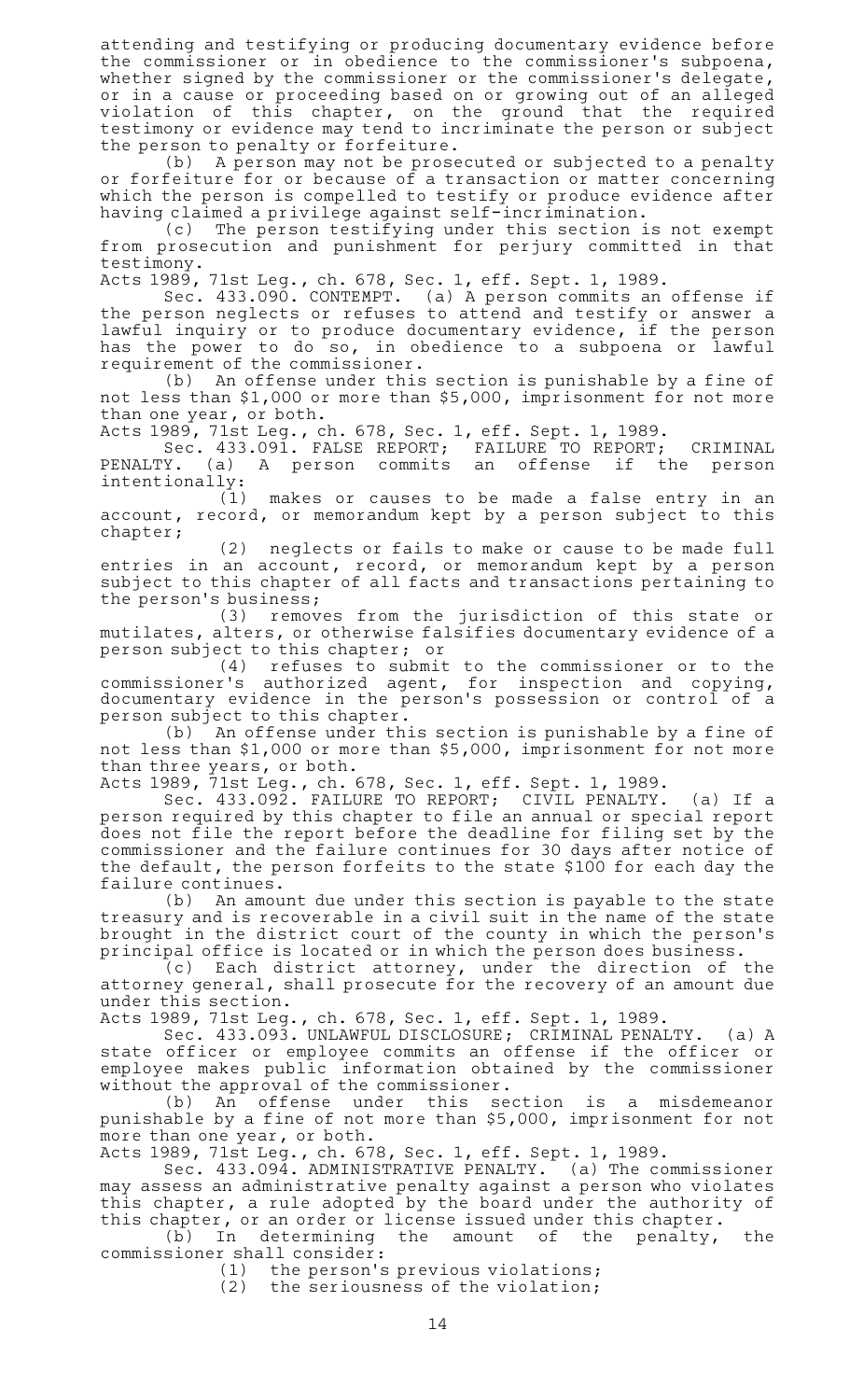(3) any hazard to the health and safety of the public;<br>(4) the person's demonstrated good faith: and

the person's demonstrated good faith; and

 $(5)$  such other matters as justice may require.

(c) The penalty may not exceed \$25,000 a day for each violation.

(d) Each day a violation continues may be considered a separate violation.

Added by Acts 1991, 72nd Leg., ch. 388, Sec. 1, eff. Sept. 1, 1991.

Sec. 433.095. ADMINISTRATIVE PENALTY ASSESSMENT PROCEDURE. (a) An administrative penalty may be assessed only after a person charged with a violation is given an opportunity for a hearing.

(b) If a hearing is held, the commissioner shall make findings of fact and shall issue a written decision regarding the occurrence of the violation and the amount of the penalty that may

be warranted.<br>(c) If the person charged with the violation does not request a hearing, the commissioner may assess a penalty after determining that a violation has occurred and the amount of the penalty that may be warranted.

(d) After making a determination under this section that a penalty is to be assessed against a person, the commissioner shall issue an order requiring that the person pay the penalty.

(e) The commissioner may consolidate a hearing held under this section with another proceeding.

Added by Acts 1991, 72nd Leg., ch. 388, Sec. 1, eff. Sept. 1, 1991.

Sec. 433.096. PAYMENT OF ADMINISTRATIVE PENALTY. (a) Not later than the 30th day after the date an order finding that a violation has occurred is issued, the commissioner shall inform the person against whom the order is issued of the amount of the penalty for the violation.

(b) Not later than the 30th day after the date on which a decision or order charging a person with a penalty is final, the person shall:

 $(1)$  pay the penalty in full; or

(2) if the person seeks judicial review of the amount of the penalty, the fact of the violation, or both:

(A) send the amount of the penalty to the commissioner for placement in an escrow account; or

(B) post with the commissioner a bond for the amount of the penalty.

(c)AAA bond posted under this section must be in a form approved by the commissioner and be effective until all judicial review of the order or decision is final.

(d) A person who does not send money to the commissioner or post the bond within the period prescribed by Subsection (b) waives all rights to contest the violation or the amount of the penalty.

Added by Acts 1991, 72nd Leg., ch. 388, Sec. 1, eff. Sept. 1, 1991. Sec. 433.097. REFUND OF ADMINISTRATIVE PENALTY. Not later than the 30th day after the date of a judicial determination that an administrative penalty against a person should be reduced or not assessed, the commissioner shall:

 $(1)$  remit to the person the appropriate amount of any penalty payment plus accrued interest; or

(2) execute a release of the bond if the person has posted a bond.

Added by Acts 1991, 72nd Leg., ch. 388, Sec. 1, eff. Sept. 1, 1991.

Sec. 433.098. RECOVERY OF ADMINISTRATIVE PENALTY BY ATTORNEY GENERAL. The attorney general at the request of the commissioner may bring a civil action to recover an administrative penalty under this subchapter.

Added by Acts 1991, 72nd Leg., ch. 388, Sec. 1, eff. Sept. 1, 1991.

Sec. 433.099. INJUNCTION. (a) If it appears that a person has violated or is violating this chapter or a rule adopted under this chapter, the commissioner may request the attorney general or the district attorney or county attorney in the jurisdiction where the violation is alleged to have occurred, is occurring, or may occur to institute a civil suit for:

(1) an order enjoining the violation; or<br>(2) a permanent or temporary injunction (2) a permanent or temporary injunction, a temporary restraining order, or other appropriate remedy, if the commissioner shows that the person has engaged in or is engaging in a violation.

(b) Venue for a suit brought under this section is in the county in which the violation occurred or in Travis County.

(c) The commissioner or the attorney general may recover